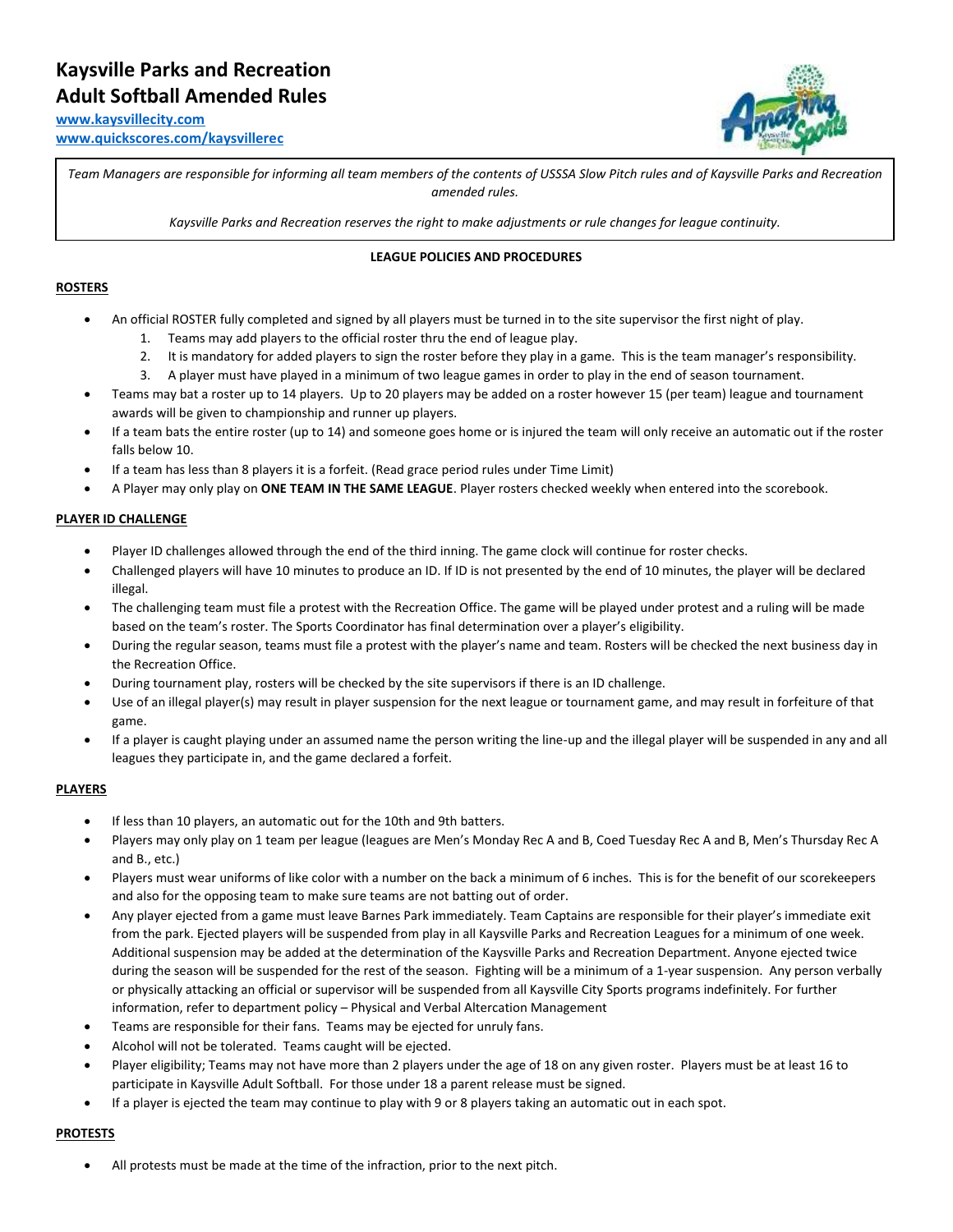- The Team Manager must notify the umpire and the site supervisor, who will resolve the issue on site.
- Protests may only be made for rule interpretations; an umpire's judgement call will not be considered.
- If an issue is not settled on site, the Team Manager must submit a written protest along with \$20.00 to Kaysville Parks & Recreation no later than 5:00 pm the next business day.
- The League Coordinator will review the protest and contact the Team Manager once a decision has been reached. Kaysville Parks and Recreation has the final decision over league issues.

# **GAME RULES**

# **1. Time Limit**

- Games are 55 minutes or 7 innings whichever occurs first. Games will not end in a tie.
- Games that are rained out may be played on a Saturday or a different night than regular scheduled games.
- If the last out is made with at least 1 second remaining on the clock another inning will occur. The umpire will have final judgment if there was time remaining on the clock at the time of the final out.
- Teams will be allowed a five-minute grace period at the beginning of the game only if a team falls short of 8 players. Time will be deducted from the 55-minute game time to keep the field on schedule. Players may not be picked up to avoid a forfeit. Three or more forfeits may disqualify a team from the tournament bracket. If you know in advance that your team will forfeit, please call the office during business hours 801-544-1788.

## **2. Run Rule**

- 25 runs after three complete innings; 20 runs after four complete innings; 15 runs after five complete innings.
- Once the game is concluded due to a run rule teams may continue to use the fields as a practice game without an official if time allows. Players must abide by code of conduct policies.

## **3. Home Run Rule**

 One home run per inning over the fence per team. Any other home run over the fence in an inning will be an out. Only have to touch first base on home runs.

## **4. Stealing**

Stealing not allowed

## **5. Batting**

- Three balls two strikes allowed for each batter.
	- 1. A batter is out if 2 legally pitched balls enter the strike zone and the batter does not swing.
	- 2. A batter is out if 2 legally pitched balls are swung at and missed by the batter.
	- 3. A batter is out if the batter's 2nd strike is from a foul ball that has not been caught (in which case the batter would be given an additional pitch) then has a 3rd foul or 3rd strike.

## **6. Pitching**

- Men's Leagues will have two pitching plates. The standard pitching plate will be at 50', with a secondary pitching plate at 56'.
- Pitchers may use either pitching plate.
- If using the back plate, the pitcher must be in contact with the plate, at the time of the pitch.

# **7. Equipment**

## Metal cleats **NOT ALLOWED**

- Bats must have a certification stamp of approval for USA Softball, ASA or USSSA.
- Official game balls USA 52 Cor 300 Compression
- Home plate extension will be used.

## **8. Sliding Rule**

- Offensive players are required to slide/or avoid contact to the best of their ability.
- Defensive players may not occupy a base path unless they possess the softball.
- Defensive players may not occupy a base unless in the act of catching a thrown ball.
- If the offensive player does not slide or avoid contact the MIN penalty will be the player will be called out. The MAX penalty will be ejection from the game and possible league suspension.
- (refer to equipment rule regarding sliding with metal cleats)

## **COED SPECIFIC RULES**

- Coed lineup must bat every other gender; female can bat back to back but male batters cannot. If at game time a team has less than 10 players the lineup must remain every other gender with an automatic out at the 9th and 10th batter or in place of a female batter if the gender ratio is 5 men/4women. Fielding lineup must remain equal genders.
- Catcher must make the play at home. (Both Coed Rec A and Rec B)
- Coed will use the 200 ft. line for female batters. Outfielders must stay behind the 200 ft. line until the ball is hit.
- **REC B ONLY**
	- 1) A second home plate that will be used to avoid any contact at home plate.